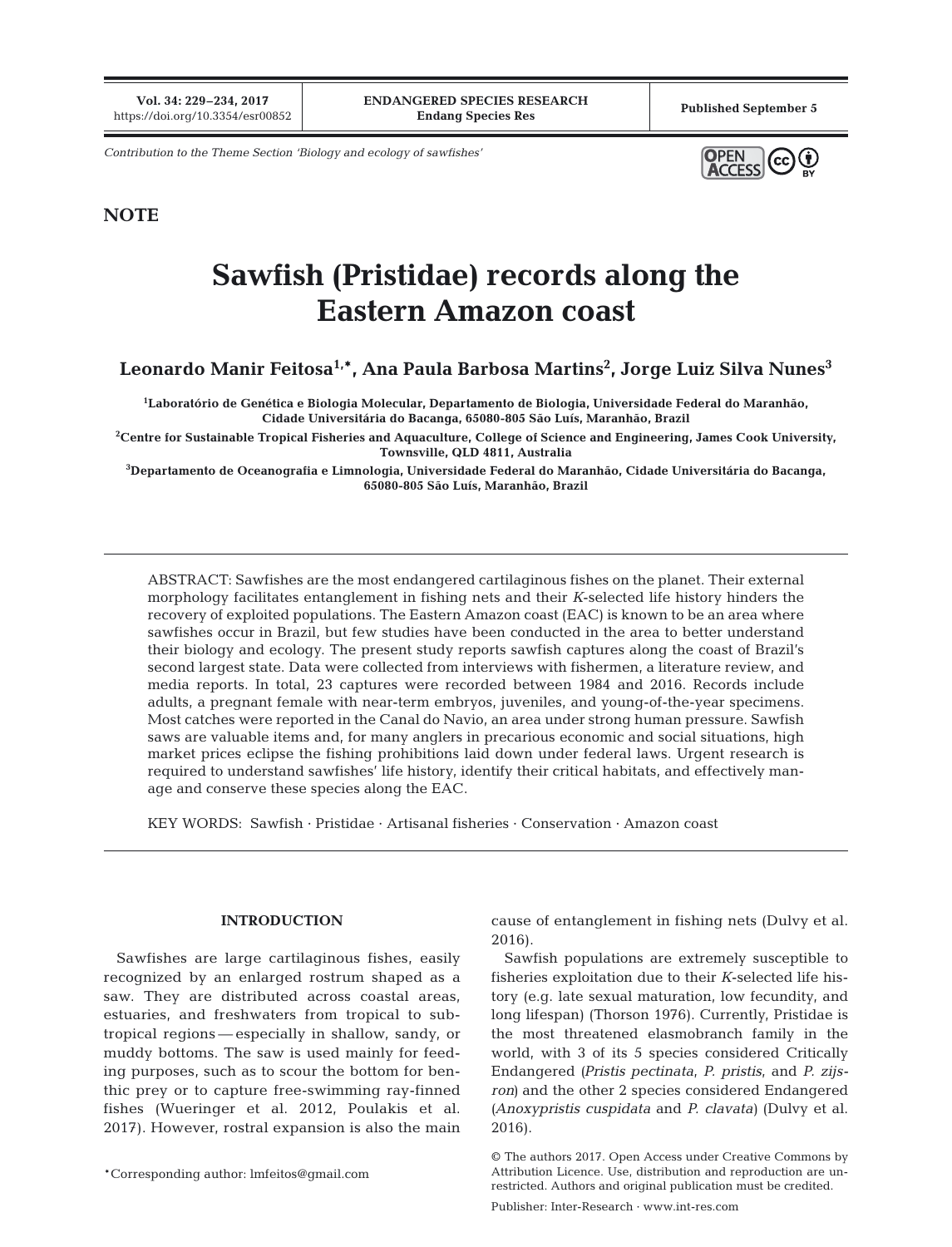In Brazil, only *P. pristis* and *P. pectinata* occur (Charvet & Faria 2014). Their distribution seems to be restricted to northern areas of the country (Palmeira et al. 2013), where viable populations of sawfishes have been reported (Burgess et al. 2009, Charvet & Faria 2014). Fishing of both species is prohibited by Brazilian legislation (IN 05, MMA 2004, www. mma.gov.br/estruturas/179/\_arquivos/179\_ 051 22008033927.pdf). However, they continue to be caught off the northern coast. Fisheries in this region are mainly artisanal with small to medium-sized vessels of little autonomy using mostly drift nets (Begossi et al. 2012). According to Pauly & Zeller (2016), the fact that artisanal fisheries data are overlooked by regulating agencies leads to underestimation of catches, and is thus a major cause for the paucity of elasmobranch catch data worldwide, including the Brazilian coast.

The Brazilian Amazonian coast is comprised of highly productive and dynamic areas (e.g. coral reefs, estuaries, mangrove forests) (Giarrizzo et al. 2010, Moura et al. 2016). These areas provide habitat for sawfishes (Lessa et al. 1999) and several nationally endangered elasmobranch species, such as *Isogomphodon oxyrhynchus* (Lessa et al. 2016), *Sphyrna mokarran*, *S. tudes*, and *S. lewini* (Almeida et al. 2011). Fisheries in this region are mainly artisanal, whereas industrial fisheries are found only in southern Brazil (Bornatowski et al. 2014).

Since there are limited data available for artisanal fisheries in the area, local ecological knowledge (Anadón et al. 2009) becomes useful for directing future research. In addition, local knowledge is essential to the evaluation of critical habitat for endangered species in areas lacking in scientific data (Reis-Filho et al. 2016). The present study aims to trace records of sawfish catches in the second largest coastal state of Brazil, Maranhão, through local ethnological knowledge, news reports, fisheries landings observations, and a literature review.

#### **MATERIALS AND METHODS**

#### **Study area**

Locally known as Reentrâncias Maranhenses, the Maranhão Amazon coast (MAC) area consists of several estuaries forming indented areas with mangrove-dominated channels (Lessa et al. 1999). MAC is a dynamic area, with macrotidal interference (4− 7 m). In addition, the region includes the largest area of mangrove forests in Brazil, comprising an estimated 5414.31  $km^2$  (Souza-Filho 2005). The main mangrove species in the region are *Rhizophora mangle*, *R. racemosa*, *R. harrissonii*, *Avicennia germinans*, *A. schaueriana*, and *Laguncularia racemosa*. MAC has 2 distinct seasons: a wet season from January to June and a dry season from July to December. However, the average temperature year-round is 26°C, regardless of season (Teixeira & Souza-Filho 2009).

The Gulf of Maranhão (Fig. 1) is the most important zone of MAC, both socially and economically. The area is highly productive (Azevedo et al. 2008), consisting of 3 estuaries under the influence of strong currents (Teixeira & Souza-Filho 2009). Fisheries in the MAC area are artisanal and target mainly the acoupa weakfish *Cynoscion acoupa*, tarpon *Megalops atlan ticus*, and Brazilian Spanish mackerel *Scom beromo rus brasiliensis* using drift nets (Lessa et al. 2016). Nutrient contents follow patterns observed for other rivers of the Amazon system, such as high organic matter input and turbidity (Azevedo et al. 2008). The Gulf of Maranhão suffers from pollution discharges from adjacent metropolitan areas (Silva et al. 2011). In addition, the gulf has a major channel (Canal do Navio) used for transportation of commodities through the Porto do Itaqui (one of the largest cargo ports of Brazil), with heavy and incessant traffic of cargo ships (www. emap. ma. gov. br/ porto-do-itaqui/ operacoesportuarias/movimenta cao-de-carga).

#### **Data collection**

In January 2016 and 2017, eight traditional fishermen from the cities of Raposa and Vitória do Mearim where sawfish captures have been reported were interviewed using open questions regarding sawfish captures. Questions related to estimated total length (TL) and sex of the specimens, location and year of capture, and fishing gear used. Information about other areas of MAC was also provided by traditional fishermen from Raposa. These fishermen were considered qualified to provide data based on their knowledge acquired over decades of fishing across MAC and constant communication with fishermen from surrounding regions.

In addition, a literature review of published papers, books, and media reports about Maranhão State's elasmobranch fauna was carried out. Only records containing, at the least, capture location data were considered. Records of 2 rostra exposed in museum collections (Orla Viva NGO, a non-governmental organization and educational project for marine life conservation in São Luís, Maranhão) were also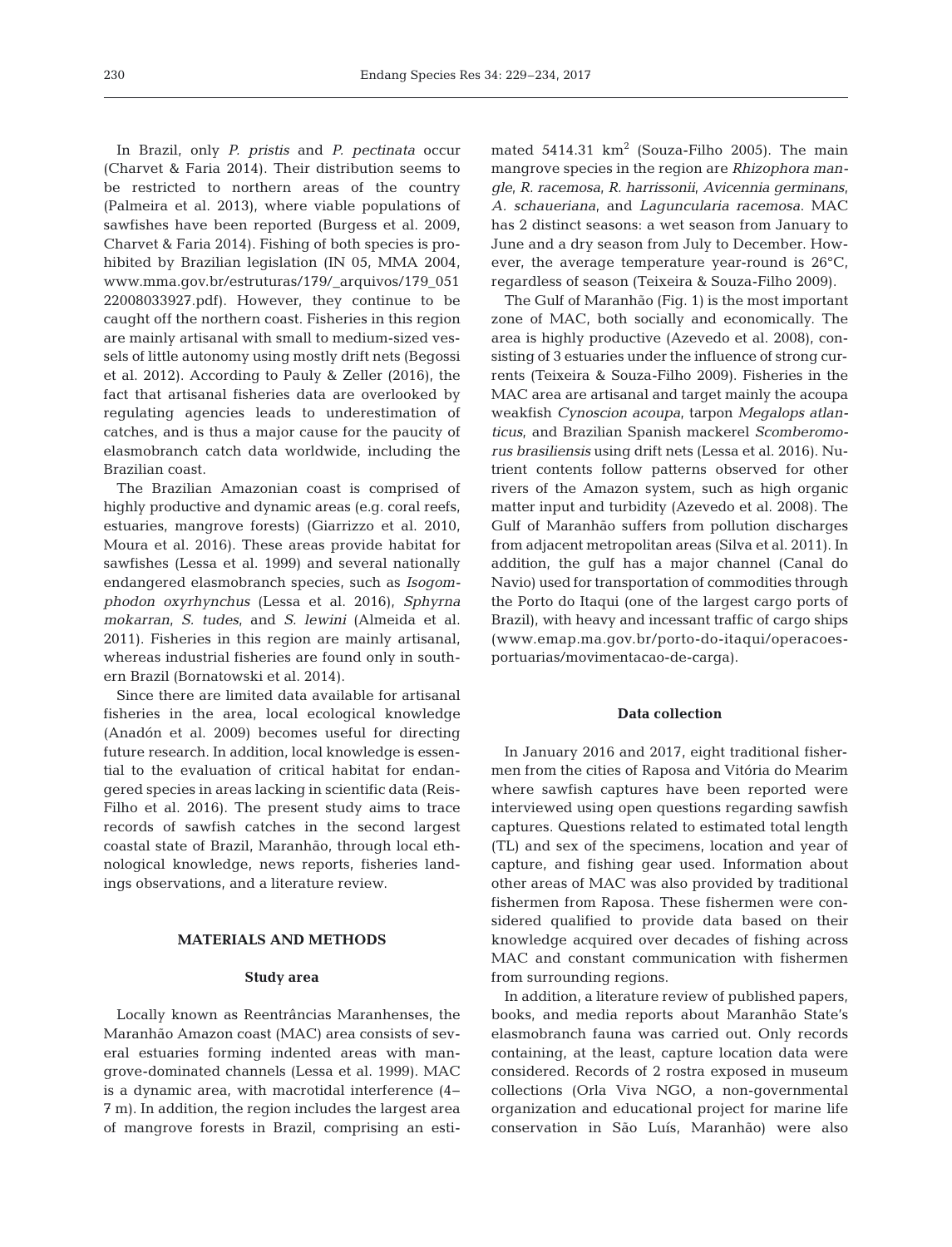

Fig. 1. Maranhão State coast (inset: Maranhão State within Brazil). Green shaded area is the Eastern Amazon coast, and the portion within Maranhão State territory is the Maranhão Amazon coast. Blue circles represent, proportionately to the number of records, probable places where sawfishes were captured and/or landed: A: Gurupi River mouth, B: Baia de Turiaçu, C: Farol de Santana, D: Canal do Navio, E: Mearim River, F: Baia de Cumã. White line: Mearim River

included in this analysis. Standard rostrum length was measured and TL estimated following Whitty et al. (2014). Specimens were identified following Faria et al. (2013). Life stage was estimated based on specimens' TL: birth (72–90 cm), juvenile (91–280 cm), and adult size (>280 cm) (Last et al. 2016).

#### **RESULTS**

Between 1984 and 2016, a total of 23 sawfish catches were recorded in the study area. Specimens varied in size between 80 and 700 cm TL (Figs. 2 & 3; see also Fig. S1 in the Supplement at www.int-res.com/articles/suppl/n034 [p229 \\_ supp. pdf](http://www.int-res.com/articles/suppl/n034p229_supp.pdf)), comprising young-ofthe-year individuals (80 cm TL), juveniles (100−300 cm TL), unsexed mature individuals (>300 cm TL), and 1 gravid female (Table 1). It is important to note that no record of *Pristis pectinata* was obtained among the identifiable specimens. Nine specimens (39%) were reported from the Canal do Navio, at depths varying between 20 and 91 m. Fourteen specimens were caught in other areas of MAC. The other locations were the Mearim River  $(n = 7, 30\%)$ , Farol de Santana (n = 4; 17%), Baia de Turiaçu (n = 1; 4%), Baia de Cumã (n = 1; 4%), and the Gurupi River mouth (n = 1; 4%) (Fig. 1). Records from the Farol de Santana consisted of 4 adult specimens of about 400 cm TL in 2010, the largest number of specimens caught in a single year among the records we obtained.

#### **DISCUSSION**

Sawfish populations are in decline worldwide (Dulvy et al. 2016). Data regarding where these elusive creatures have sustainable populations are scarce (Fernandez-Carvalho et al. 2014). Conservation concerns in our study area arise due to the proximity of the sawfish capture points to the coast and human settlements. Human demographic growth in the region has been intense and has compromised much of the local ecosystem. Thus, sawfish stocks across the MAC are often subjected to habitat degradation as a result of mangrove deforestation, pollution (Silva et al. 2011), and strong artisanal fishing pressures. Areas such as the Canal do Navio, where 3 juvenile



Fig. 2. Juvenile (top photo; captured 2016) and young-of-the-year (bottom photo; captured 2007) *Pristis pristis* rostra in Orla Viva NGO's collection of fauna specimens from the coast of Maranhão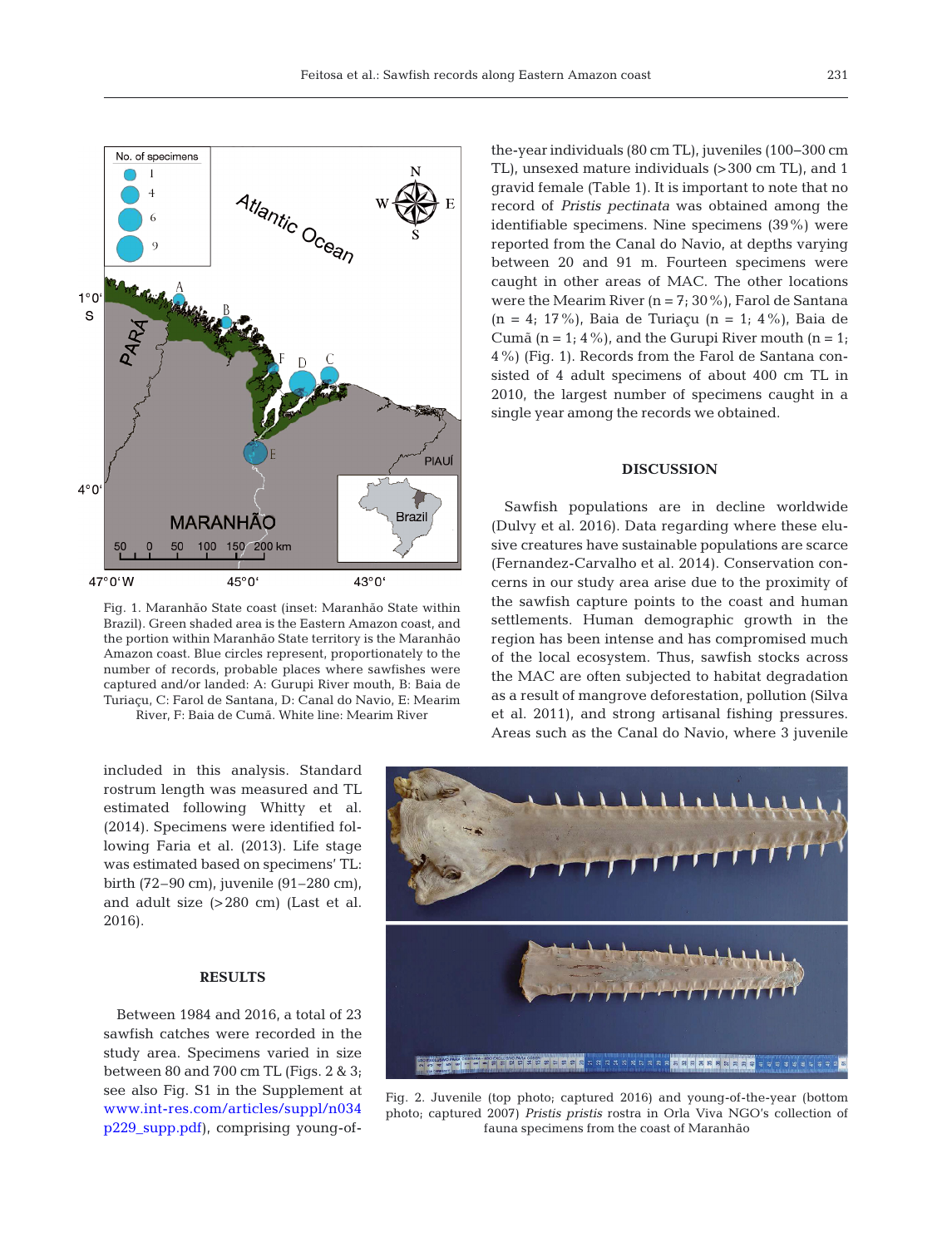

Fig. 3. Largest *Pristis pristis* female caught in the area to date (estimated total length: 700 cm). The individual was captured in 1998

specimens and a gravid female were caught, and Mearim River, where all catches consisted of juveniles, should be recognized as priority areas for re search and conservation purposes. Despite the lack of data on sawfish biology and ecology, and the absence of continuous fishery-independent surveys in these areas, as recommended by Heupel et al. (2007), our data suggest that the Canal do Navio and the Mearim River might be potential nursery grounds for sawfish along the Amazon coast.

Present data demonstrate the ongoing practice of environmental crimes by the fishing communities of Maran hão State. This occurs mainly due to the lack of inspection both on board fishing vessels and at their landing points. Moreover, artisanal fishing in the MAC area is practiced by economically deprived people with little or no education. Since sawfish saws are extremely valuable as collection pieces, often being sold for more than US\$800 (Charvet− Almeida & Faria 2008), fishermen are easily impelled to commercialize these items, even though they recognize and fear the illegality of the act. Nevertheless, one exception to the lack of law enforcement occurred. The fisherman responsible for the capture of a large adult specimen in 2015 (Fig. S1 in the Supplement) suffered the punishment required by Brazilian law, being fined approximately US\$9000 (current exchange rate) for illegal fisheries. Ac cording to interviewed anglers, a group of fishermen, fearing the same consequences, released alive a large sawfish specimen caught later in the same year and area. Fin trade, on the other hand, was not re ported by the interviewees, although the removal of pectoral fins was ob served photographically (Fig. S2 in the Supplement). In general, little has been done by regulatory agencies to manage and protect sawfish stocks or their habitat.

Preservation of the natural environments that function as remote re fuges for sawfish species present a great challenge. Conservation initiatives are overwhelmed by increasing

fishing pressure, habitat destruction caused by urban development, lack of oversight by regulatory agencies, and critical social issues. We therefore endorse the need for urgent research here. Genetic diversity, population size, sex ratio, movement patterns, habitat use, and trophic ecology data are crucial to fully understand sawfishes and thus establish policy measures to protect their populations in the MAC and Eastern Amazon coast (EAC) areas.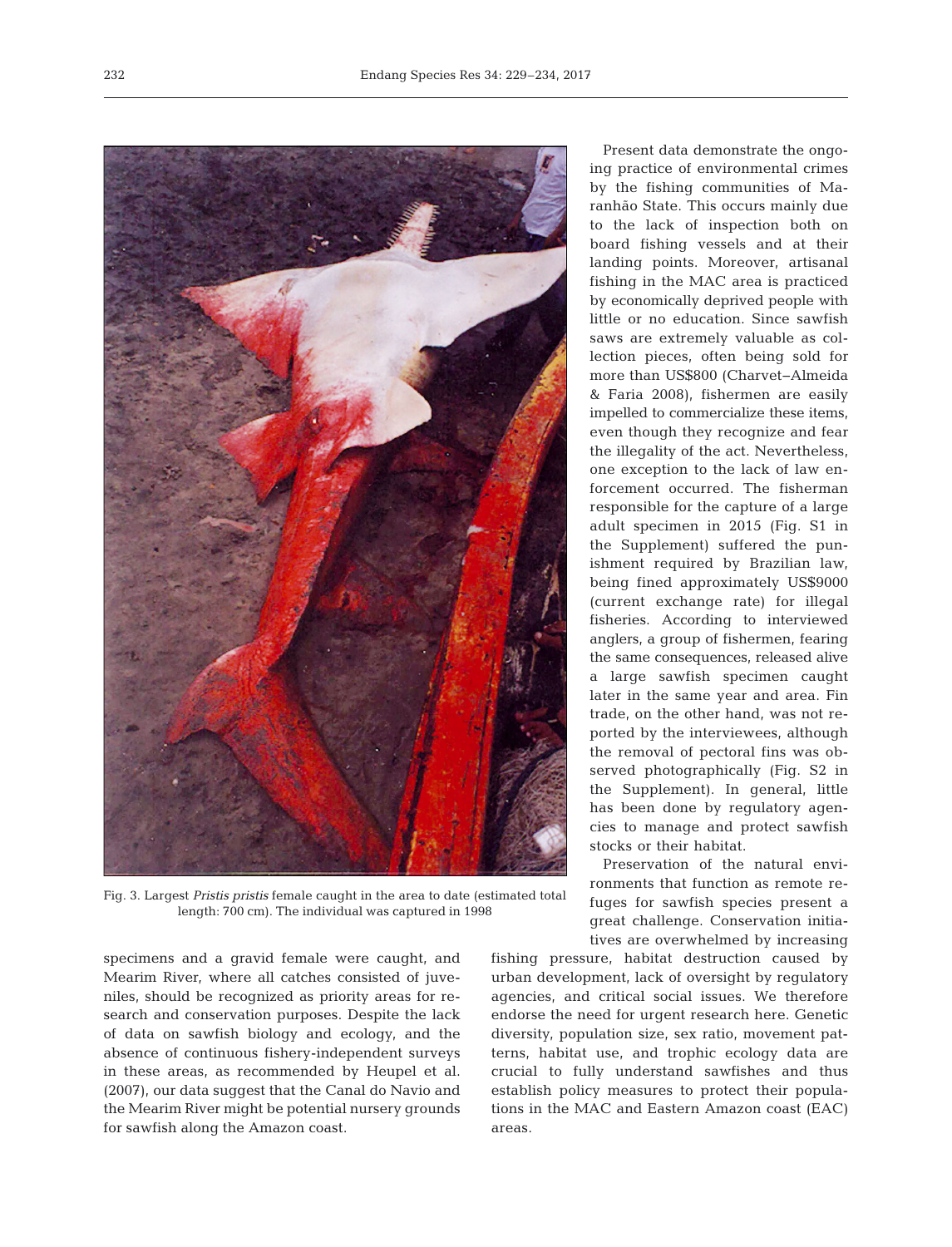| Table 1. Time series (1984–2016) of sawfish catches obtained through interviews with fishermen, a literature review, the Orla |
|-------------------------------------------------------------------------------------------------------------------------------|
| Viva collection (a non-governmental organization and educational project for marine life conservation in São Luís, Maranhão), |
| and observation of fisheries landings along the Maranhão Amazon coast. All specimens were caught with drift gill nets by      |
| entanglement, na: not available, TL: total length                                                                             |

| Year | Municipality           | Location                              | Geographic<br>coordinates              | <b>Sex</b> | Estimated Maturity<br>$TL$ (cm) | stage               | <b>Species</b>     | Data<br>source          |
|------|------------------------|---------------------------------------|----------------------------------------|------------|---------------------------------|---------------------|--------------------|-------------------------|
| 1984 | Guimarães              | Baia de Cumã,<br>Gulf of Maranhão     | $2°35'$ S, $44°1'$ W                   | na         | 80                              | Juvenile            | Pristis<br>pristis | Lessa (1986)            |
| 1985 | Raposa                 | Canal do Navio,<br>Gulf of Maranhão   | $2^{\circ}$ 15' S, 44 $^{\circ}$ 8' W  | na         | na                              | Adult               | <i>Pristis</i> sp. | Interview               |
| 1991 | Raposa                 | Canal do Navio,<br>Gulf of Maranhão   | $2^{\circ}$ 15' S, 44 $^{\circ}$ 8' W  | na         | 454                             | Adult               | P. pristis         | Stride et al.<br>(1992) |
| 1998 | Raposa                 | Canal do Navio,<br>Gulf of Maranhão   | $2^{\circ}$ 15' S, 44 $^{\circ}$ 8' W  | Female     | 700                             | Adult               | P. pristis         | Almeida (1999)          |
| 1999 | Arari                  | Mearim River                          | $3°27'$ S, $44°47'$ W                  | Female     | 170                             | Juvenile            | P. pristis         | Soares (2005)           |
| 2007 | Raposa                 | Canal do Navio,<br>Gulf of Maranhão   | $2^{\circ}$ 15' S, 44 $^{\circ}$ 8' W  | na         | 80                              | Juvenile            | P. pristis         | Orla Viva               |
| 2009 | Raposa                 | Canal do Navio,<br>Gulf of Maranhão   | $2^{\circ}$ 15' S, 44 $^{\circ}$ 8' W  | Female     | 500                             | Pregnant P. pristis |                    | Nunes et al.<br>(2016)  |
| 2009 | Raposa                 | Canal do Navio,<br>Gulf of Maranhão   | $2^{\circ}$ 15' S, 44 $^{\circ}$ 8' W  | Male       | 500                             | Adult               | <i>Pristis</i> sp. | Interview               |
| 2009 | Arari                  | Mearim River                          | $3°27'$ S, $44°47'$ W                  | na         | 120                             | Juvenile            | Pristis sp.        | Interview               |
| 2010 | Humberto<br>de Campos  | Farol de Santana,<br>Gulf of Maranhão | $2^{\circ}$ 17' S, 43° 43' W           | na         | 400                             | Adult               | <i>Pristis</i> sp. | Interview               |
| 2010 | Humberto<br>de Campos  | Farol de Santana,<br>Gulf of Maranhão | $2^{\circ}$ 17' S, 43° 43' W           | na         | 400                             | Adult               | <i>Pristis</i> sp. | Interview               |
| 2010 | Humberto<br>de Campos  | Farol de Santana,<br>Gulf of Maranhão | $2^{\circ}$ 17' S, 43 $^{\circ}$ 43' W | na         | 400                             | Adult               | Pristis sp.        | Interview               |
| 2010 | Humberto<br>de Campos  | Farol de Santana,<br>Gulf of Maranhão | $2^{\circ}$ 17' S, 43° 43' W           | na         | 400                             | Adult               | <i>Pristis</i> sp. | Interview               |
| 2012 | Raposa                 | Canal do Navio,<br>Gulf of Maranhão   | $2^{\circ}$ 15' S, 44 $^{\circ}$ 8' W  | na         | na                              | Adult               | Pristis sp.        | Interview               |
|      | 2012 Vitória do Mearim | Mearim River                          | $3^{\circ}27'$ S, $44^{\circ}52'$ W    | na         | 130                             | Juvenile            | P. pristis         | Exposed rostrum         |
| 2014 | Turiaçu                | Baia de Turiaçu                       | $1^{\circ}33'$ S, $45^{\circ}17'$ W    | na         | na                              | Juvenile            | <i>Pristis</i> sp. | Interview               |
| 2015 | Raposa                 | Canal do Navio,<br>Gulf of Maranhão   | $2^{\circ}$ 15' S, 44 $^{\circ}$ 8' W  | na         | 500                             | Adult               | Pristis sp.        | Media report            |
| 2015 | Raposa                 | Canal do Navio,<br>Gulf of Maranhão   | $2^{\circ}$ 15' S, 44 $^{\circ}$ 8' W  | na         | na                              | Adult               | Pristis sp.        | Interview               |
| 2015 | Carutapera             | Gurupi River<br>mouth                 | $1^{\circ}1'$ S, $46^{\circ}1'$ W      | na         | na                              | Adult               | Pristis sp.        | Interview               |
|      | 2016 Vitória do Mearim | Mearim River                          | $3°27'$ S, $44°52'$ W                  | na         | 114                             | Juvenile            | P. pristis         | Exposed rostrum         |
|      | 2016 Vitória do Mearim | Mearim River                          | $3°27'$ S, $44°52'$ W                  | na         | 110                             | Juvenile            | P. pristis         | Exposed rostrum         |
|      | 2016 Vitória do Mearim | Mearim River                          | 3° 27' S, 44° 52' W                    | na         | 152                             | Juvenile            | P. pristis         | Exposed rostrum         |
| 2016 | Anajatuba              | Mearim River                          | $2^{\circ}$ 15' S, 44 $^{\circ}$ 8' W  | na         | 139                             | Juvenile            | P. pristis         | Orla Viva               |

*Acknowledgements*. We thank the fishermen who agreed to be interviewed, Orla Viva NGO for allowing data collection, FAPEMA, São Luís, Maranhão, for providing a productive scholarship, and Patrício Getúlio Garcia Neto for figure preparation.

#### LITERATURE CITED

- Almeida ZS (1999) Levantamento e ocorrência de elasmobrânquios capturados pela pesca artesanal no litoral do Maranhão. Bol Soc Brasil Estud Elasmobrânquios (SBEEL) 4: 10
- Almeida ZS, Fredou FL, Nunes JLS, Lessa RPT, Pinheiro ALR (2011) Biodiversidade de elasmobrânquios. In: Nunes JLS, Piorski NM (eds) Peixes marinhos e estuarinos do Maranhão. Café e Lápis, São Luís, p 37−94
- [Anadón JD, Giménez A, Ballestar R, Pérez I \(2009\) Evalua](https://doi.org/10.1111/j.1523-1739.2008.01145.x)tion of local ecological knowledge as a method for collecting extensive data on animal abundance. Conserv Biol 23:617-625
- [Azevedo ACGD, Feitosa FAN, Koening ML \(2008\) Dis](https://doi.org/10.1590/S0102-33062008000300022)tribuição espacial e temporal da biomassa fitoplanctônica e variáveis ambientais no Golfão Maranhense, Brasil. Acta Bot Bras 22: 870−877